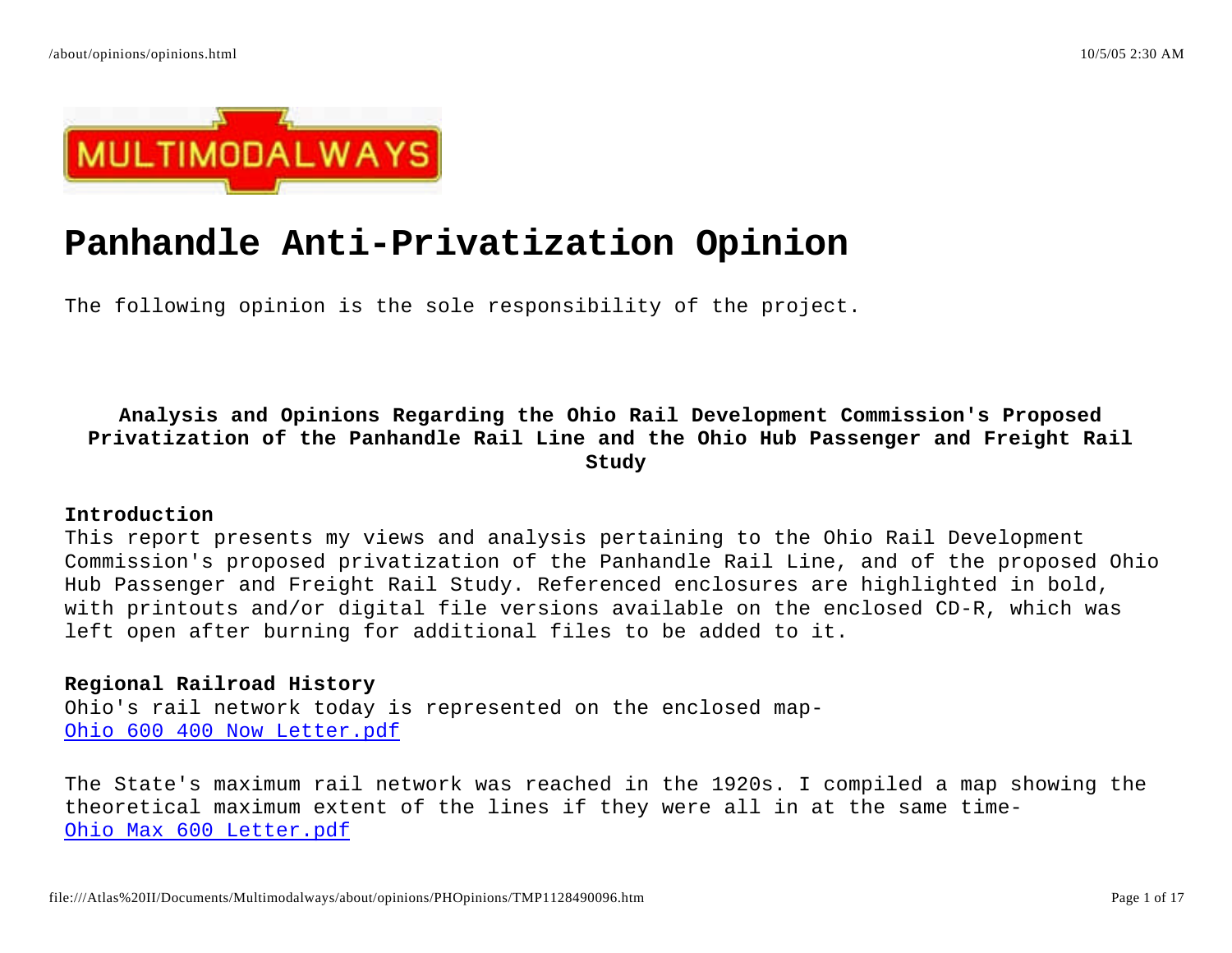It was after that 1920s period the railroad carriers began increased network consolidations and abandonments. The Great Depression bankrupted a good number of railroad companies, endangering the US network during WWII which placed severe traffic demands upon it. With railroad workers called away to serve in the military, railway maintenance of way was neglected and never really fully restored post-war.

Occurring around the same time were the developments of the subsidized highways, waterways, and airports, and independently funded turnpikes, which had distinct advantages over the railroads' private monopolistic business models. The railroads complained about the other modes' nationalized infrastructures, but nonetheless they had the same chance to convey their ROWs and infrastructures to government agencies like the privately-owned turnpikes in the same position did in the 1820's, but balked wanting instead to preserve their monopolies. One company with an extensive rail network in OH was the Pennsylvania Railroad. Their network extent c.1950 is shown on their system map-PRR c.1950 System Map.pdf

To counteract their excessive infrastructure costs, PRR for one project reconstructed their huge Conway Yard NE of Pittsburgh at great cost, but allowed them to consolidate classification and close other regional yards-PRR Conway Yard.pdf

These closures resulted in traffic being re-routed away from those regional yards, and PRR soon realized they could profit more by running trains "out-of-route" (the longer way) vs. the shortest, most direct, least costly route. Thus began their accounting strategy of line rationalization programs and downgrading of main lines from multiple tracks with high speeds to fewer tracks with slower speeds. Other railroads including the New York Central followed suit, downgrading their Buffalo-Cleveland-Chicago main line from 4 to 3 and 2 tracks.

Railroad carriers also explored mergers and acquisitions with other carriers having competing lines, with the thought to eliminate those redundant routes to reduce competition and save on infrastructure costs. A proposed NYC + PRR merger map is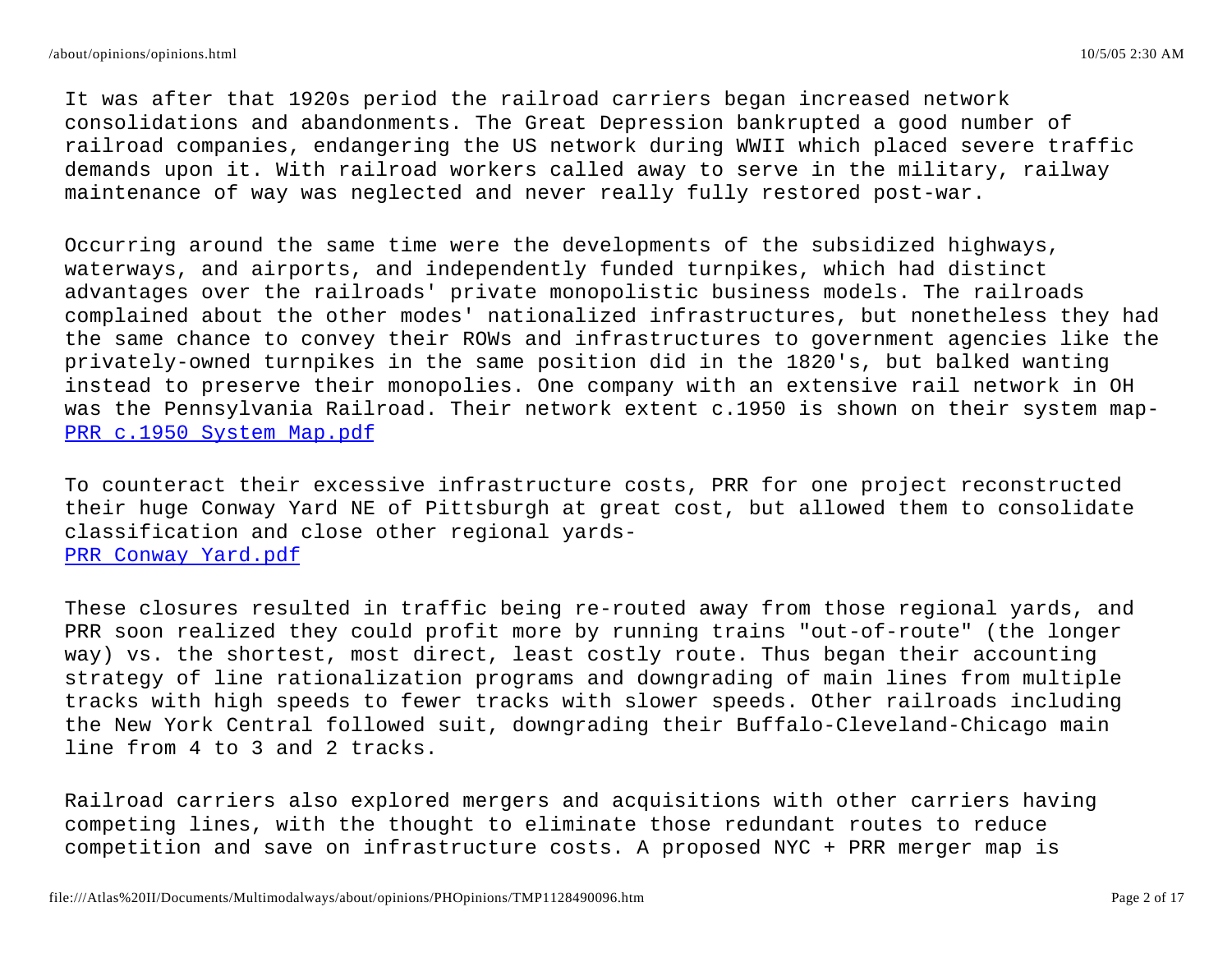# enclosed-Proposed System Map 5-12-1966.pdf

NYC and PRR ultimately merged into the Penn Central Transportation Co. which continued the rationalization of branch lines and further downgrading of main lines-PCTC 10-1-1968 System Map.pdf

The merger ended in bankruptcy due to numerous reasons including accounting fraud, and necessitated a government bailout. Congress with its 3R Act re-created the U.S. Railway Assn. to convert PCTC into federally owned/operated Consolidated Rail Corp. USRA retained Stanford University's Stanford Research Institute and other firms to recommend how the conversion would take place. Options at the time included splitting PCTC up into its basic component railroad companies (NYC, PRR, and their predecessors), and creating "ConRail" to run trains on separate "ConFac" rail facilities. Their final decision was to convey operating rail assets to Conrail, and non-operating rail assets to Penn Central Corp. (now the Great American Insurance Co. of Cincinnati, whose name is on the Cincinnati Reds ballpark).

In the post-PCTC bankruptcy announcement to CR's eventual privatization period, the feds invested \$Bs in the PCTC/CR infrastructure for desperately needed upgrades and MOW. But just prior to its privatization, CR bizarrely reversed the investment and arbitrarily liquidated brand new rail upgrades, and buried new ties and other components into pits to hide them from the balance sheets (some pit locations are along the East OH Panhandle route). So the feds still have significant virtual equity in the CR lines even if they are downgraded, abandoned or liquidated.

CR's route rationalization and abandonment program accelerated to consolidate as much traffic on as few remaining main lines as possible. They seriously downgraded and nearly abandoned the "Ft. Wayne Line", which was the high speed line from Pittsburgh-Alliance-Ft. Wayne-Chicago, and shifted most of its traffic to the Pittsburgh-Cleveland-Chicago main line. They eliminated the ex-NYC Buffalo-Detroit via Canada segment of its Buffalo-Chicago route, shifting that traffic onto the Buffalo-Cleveland-Chicago route. They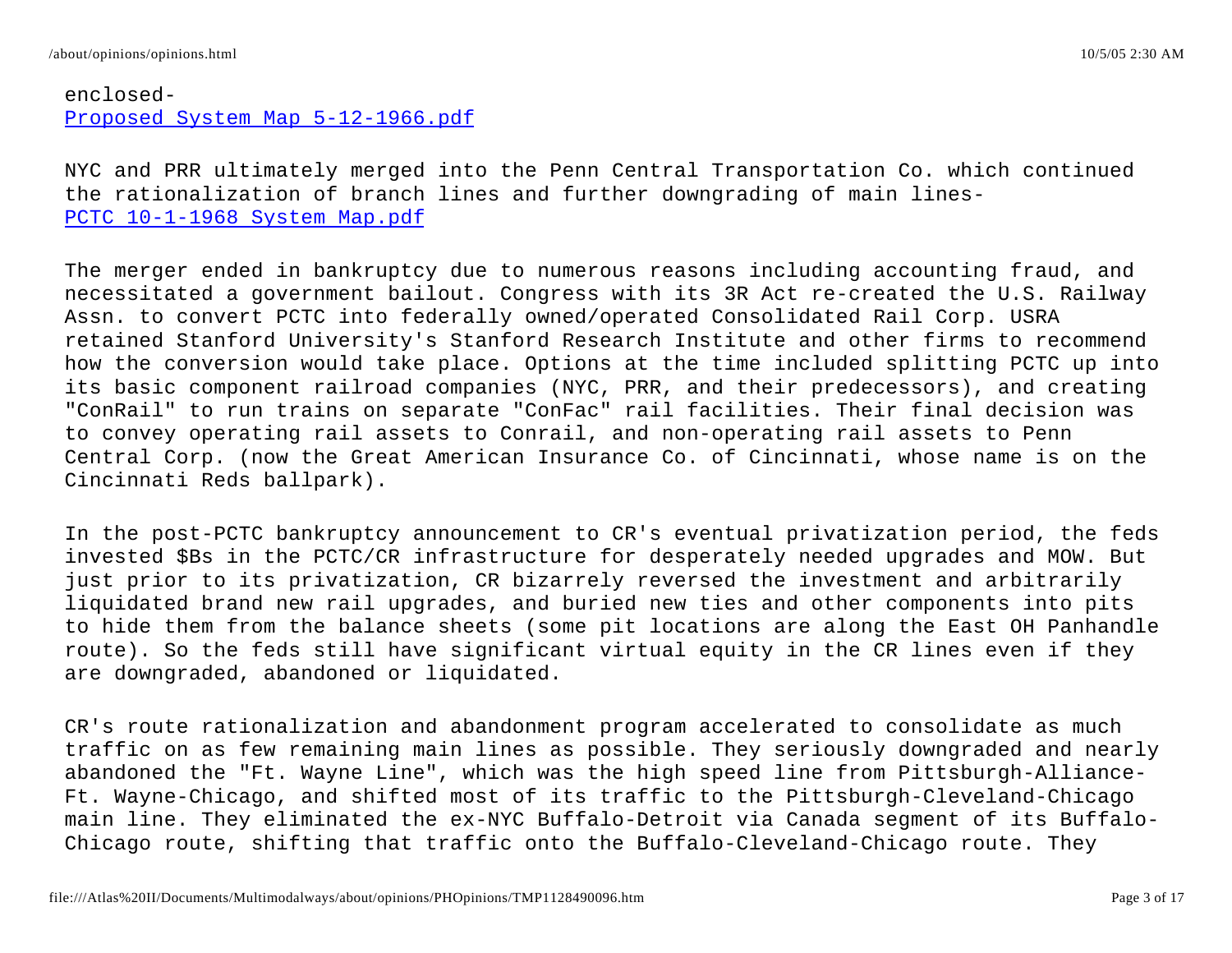largely rationalized the efficient Erie Lackawanna's NYC-Akron-Chicago main line and liquidated half of its Youngstown-Cleveland secondary line again in favor of the longer NYC-Buffalo-Cleveland-Chicago route. Thus the reason why the Cleveland-Toledo-Chicago main line is far more congested with traffic than need be, as shown in a 2003 OH tonnage chart-

Ohio Tonnage Map 2003.pdf

vs. a PCTC era tonnage chart-PSP VI Tonnages 1973.pdf

Also by eliminating those main lines they purged their branch lines feeding into them along with their small captive customers who were then forced to truck, relocate facilities to main lines or yards, or cease business altogether (although many surviving industries decided instead to off-shore). CR and other large Class I railroads have catered more to unit trains and highly-valued shipments while coping with the congestion caused by rationalization and elimination of redundant routes. CR's 1993 network map shows the extent of their rationalization when compared to the PCTC and PRR maps-CR 1993 System Map.pdf CR 1993 System Map Back.pdf

## **Panhandle History**

The Pittsburgh-Columbus segment of the Panhandle, part of the Pennsylvania RR's Lines West division, was not financially successful until the entire segment was completed, according to PRR's corporate history researched by an engineering firm-Pages from PRRHIS~1.pdf

The Panhandle's Pittsburgh-Columbus segment during the WWII era was stated as being the busiest rail segment ever in the US if not the world. A 1937 PRR inspection trip and a 1948 frequency chart verify its past heavy traffic density-PRR Pgh District Inspection Trip 1-10-1937.pdf RNE 3-1979 pp22-25.pdf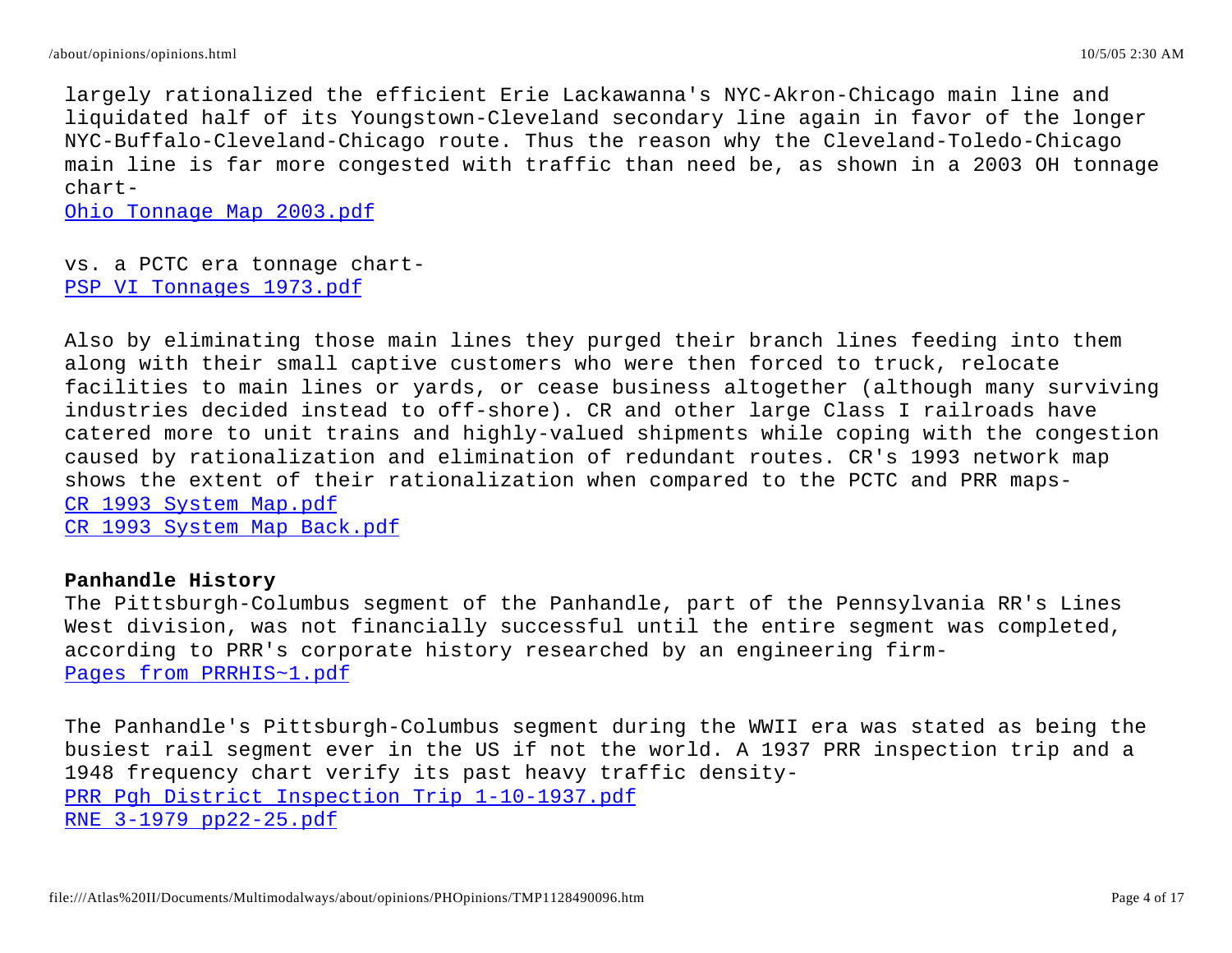Two Penn Central era tonnage maps also show its continued heavy traffic density-TM 3-2005 Tonnage Chart.pdf TM 10-1973 pp16-17.pdf

After a rather ordinary train wreck west of Steubenville, CR officials Peter Lynch and Richard Hasselman re-routed trains from the Pittsburgh-Columbus segment onto the Ft. Wayne Line instead. Much of that traffic was further out-of-routed onto the Pittsburgh-Cleveland-Chicago line, which could then reach St. Louis, vs. using the Pittsburgh-St. Louis direct route. With that traffic successfully out-of-routed, CR abandoned the Panhandle from Columbus-Bradford, OH-Richmond, IN-Indianapolis and most segments from Bradford-Chicago.

A Penn Central vs. Conrail tonnage chart shows the out-of-routing shift-TM 3-2003 60-61.pdf

An comparison of Conrail's freight schedules listed for 9-1976 vs. 8-1982 verifies they cut a significant number of scheduled trains from the Panhandle (excluding unscheduled trains)-

CR Panhandle Profile 1976-9.pdf CR Panhandle Profile 1982-8.pdf

In the mid-later 1980s CR decided to abandon and liquidate segments of the PA, WV, and East OH Panhandle. A vicious fight was mounted by Tuscarawas County officials and volunteers, state legislators, the Governor's office, ODOT and other state agencies, and federal legislators and agencies to save the East OH Panhandle segment (east portal of Gould Tunnel [south of Steubenville]-Columbus plus three short branch lines) vs. the Interstate Commerce Commission's pending abandonment decision. Ultimately the opponents were successful and in 1992 the Ohio Rail Development Commission (an independent agency of the Ohio Department of Transportation) convinced Caprail I., Inc. (an OH subsidiary of Philadelphia-based Civic Finance Associates, Inc.) to purchase the line for approximately \$7.3M from CR which leased-to-own it to ORDC for 20 years. ORDC granted the Columbus & Ohio River Railroad (a subsidiary of Summit View, Inc. holding company)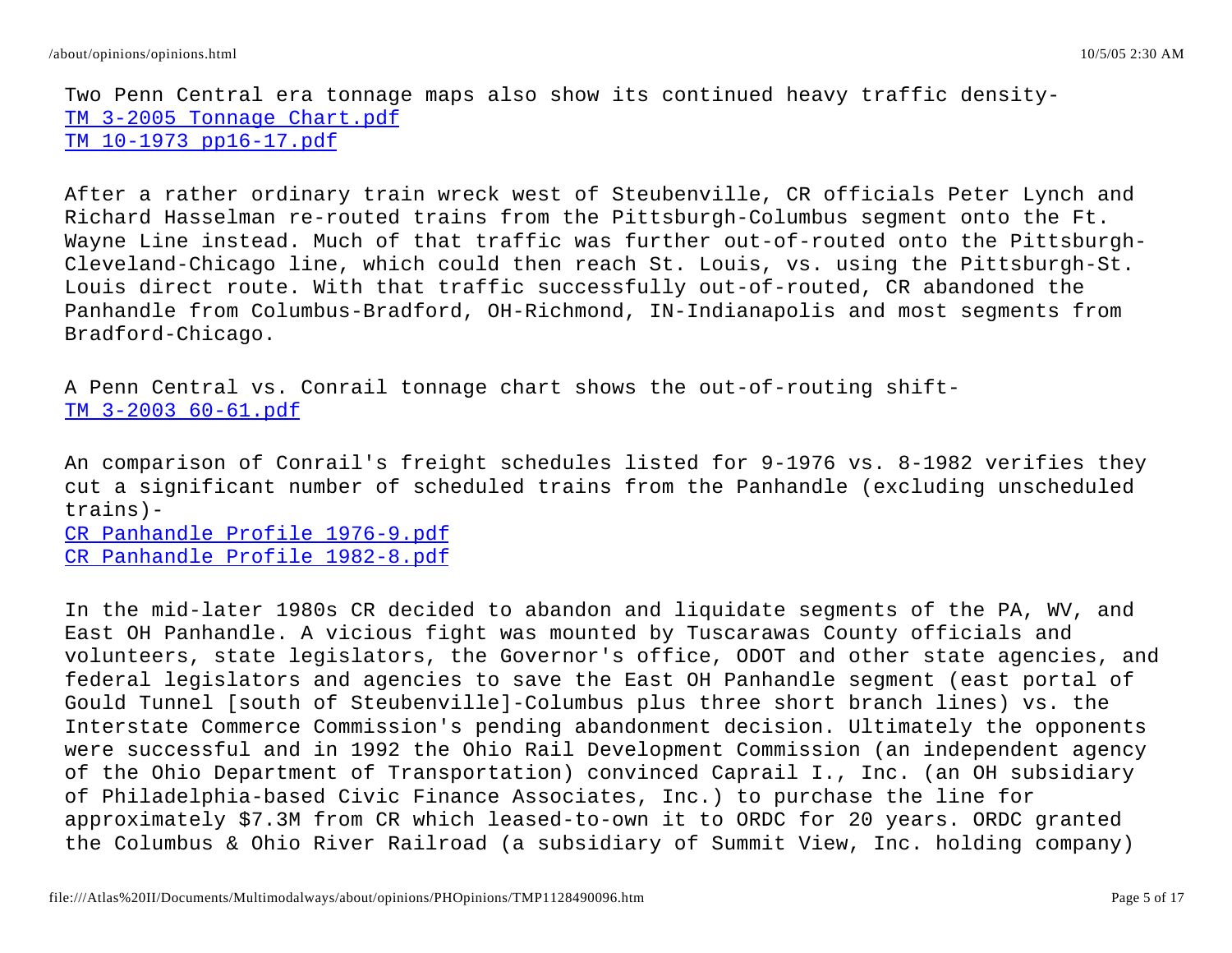the operating franchise on the Panhandle, using C&OR's monthly fees for their annual lease payments to Caprail I. ORDC and the State guarantee those monthly payments, and C& OR assumes all taxes, liabilities, maintenance, etc. CR did however liquidate the Pgh-Weirton Panhandle segment, leaving Wheeling, Weirton and Steubenville to route north up the Ohio River to Rochester, PA to connect with the Ft. Wayne and Pittsburgh-Cleveland main lines, or use the Class II Wheeling & Lake Erie Rwy to access Toledo and other east-west main lines they intersect.

#### **Business & Governance Models**

ORDC has since concluded C&OR's operation of the Panhandle had become successful as compared to CR's later years of intentional minimized use, and around 2003 decided to refinance the Certificates of Participation financing bonds to purchase it outright from Caprail I., and sell it to the highest bidder. ORDC planned to use the proceeds for other projects, including the potential purchase of former CR's Cleveland-Columbus main line Galion-Columbus segment for future use in the Cleveland Hub project (whether ORDC itself could profit from the sale has been disputed by other state agencies saying the proceeds must go back into the General Fund). Because of privatization opposition, bond counsel and others recommending against the buyout, ORDC retreated from that proposal. ORDC's sale rationale is here-ORDC Options.pdf

Why does ORDC want to privatize the Panhandle vs. maintaining ownership of it? ORDC Executive Director James Seney has stated ORDC is not in the business of running railroads. Yet other government agencies own/franchise operation of rail lines across  $OH-$ 

# Ohio RRs htm.pdf

Other business/governance models have been proposed that ORDC staff did not analyze in its report. USRA explored breaking up Penn Central into its component rail lines, meaning the Panhandle would have reverted back to the "Pittsburgh, Cincinnati, Chicago & St. Louis RR Co.", but it chose to create Conrail instead. USRA also explored forming "ConFac" to possibly own/operate the ROW and infrastructure for "ConRail" trains, but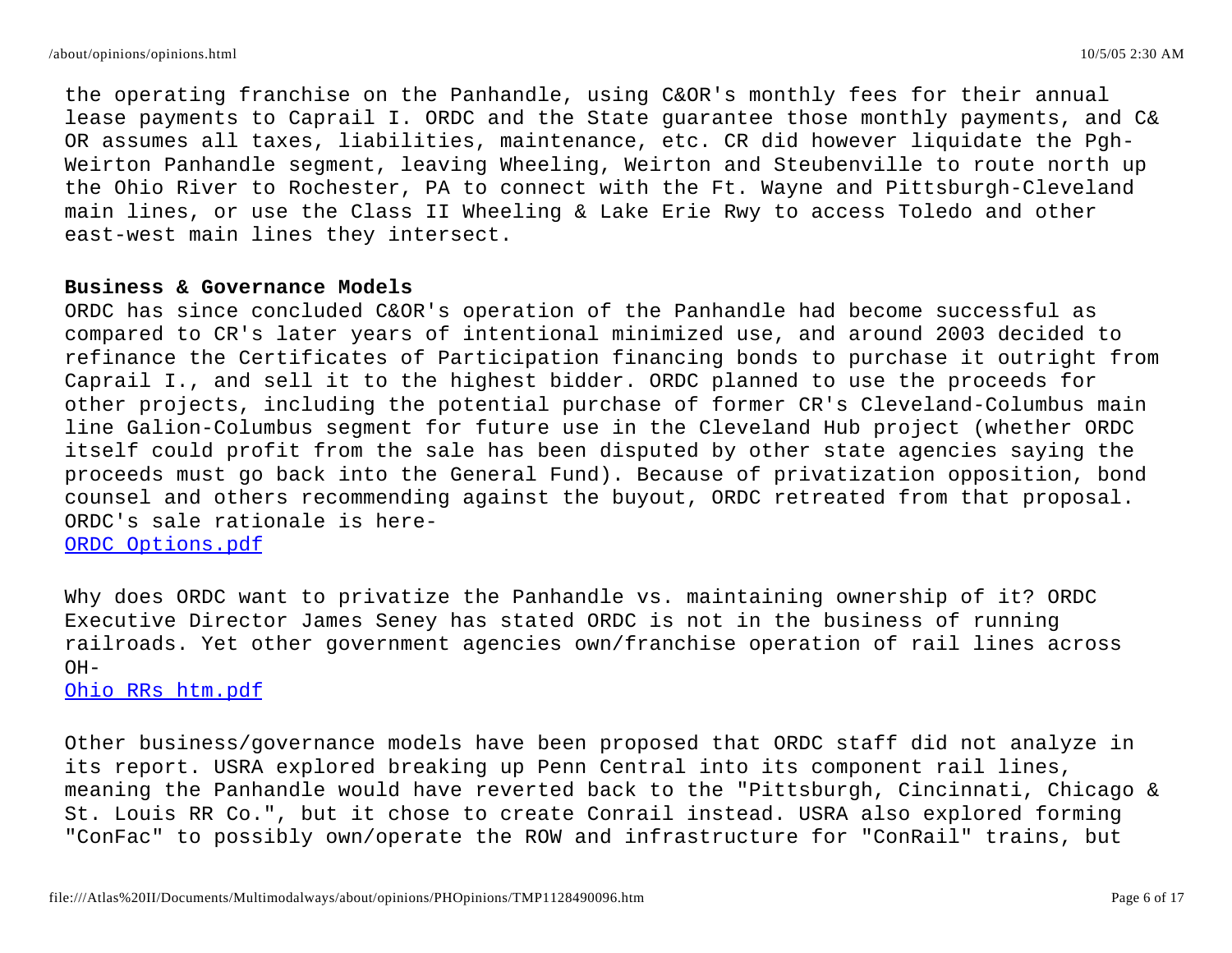again elected against it-USRA Separate ROW-RR.pdf

In 1976 Harvard professor D. Daryl Wyckoff proposed a reconfiguration of the railroad business model by separating the ROW and infrastructure from the carriers running trains-Wyckoff pp128-133.pdf

In 1994 University of Washington professor Reiner Decher suggested nearly the same concept-

Pages from Decher 1994.pdf

Similar change was discussed in a 2001 Trains Magazine interview of railroad CEOs-CEOs TM 1-2001 p42-45.pdf

Another Trains Magazine guest opinion suggested similar change-Ellen TM p72.pdf

The success and pending expansion of the State of California's open access government operated Alameda Corridor should be further analyzed-Alameda Corridor Transportation Authority: http://www.acta.org/

Likewise the Ohio Turnpike Commission operates a "pay-as-you-go", tons-per-mile assessed, open access, universal service, AA-rated revenue bond funded, little if no subsidy from the state or federal government turnpike. I informally polled OTC officials who agreed their model could theoretically work for the Panhandle Rail Line. Their annual report fully describing the business and governance model is enclosed-Ohio Turnpike Commission: http://www.ohioturnpike.org/ 2004\_report\_full.pdf

Former Trains Magazine columnist John G. Kneiling, P.E., alludes to a turnpike model in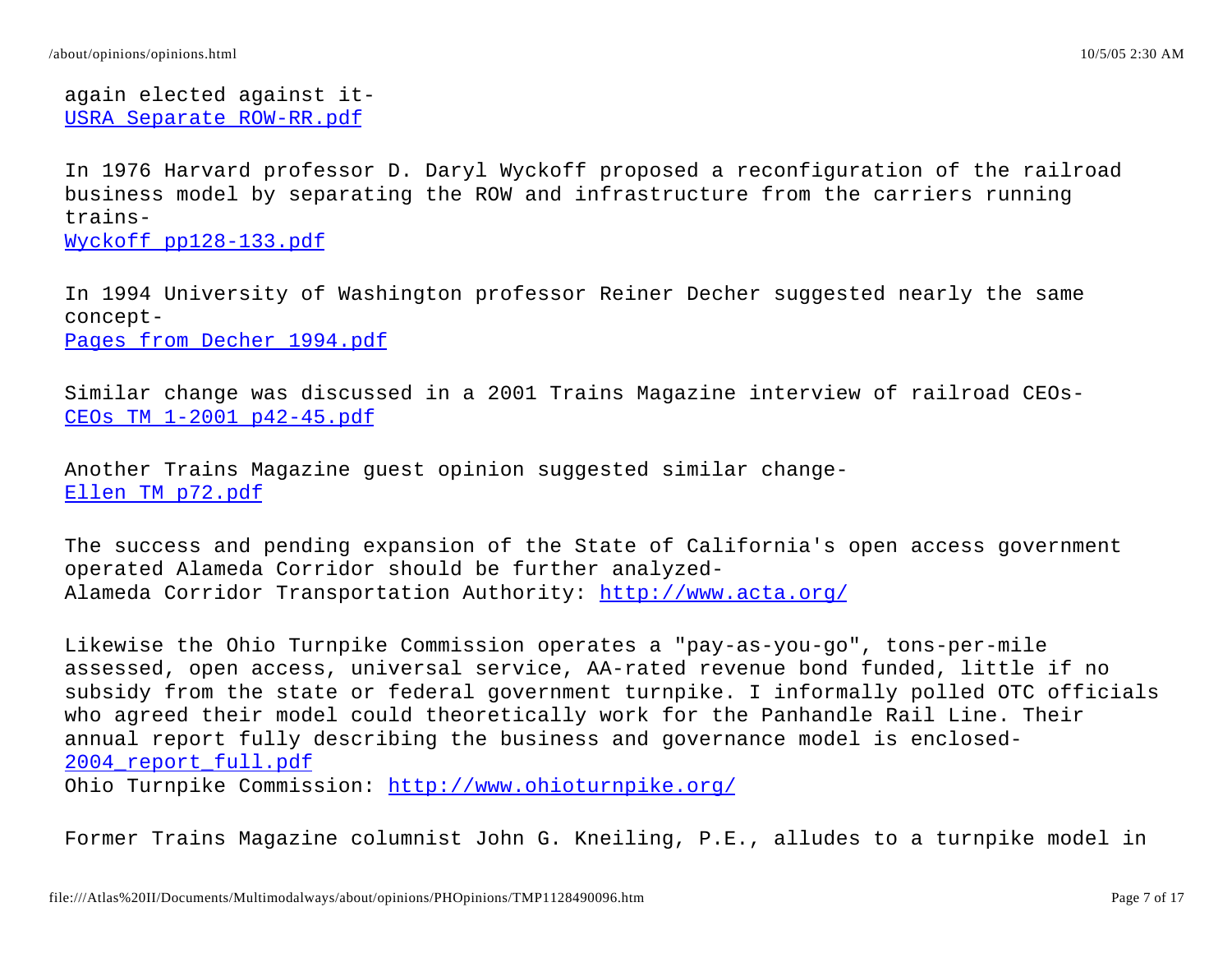his July 1973 article during the PCTC bankruptcy era-TM 7-1973 p5.pdf

#### **Panhandle Sale Opinions**

ORDC staff's definition of "success" can be questioned - although C&OR has increased the annual tonnage to approximately 1M-2M tons per year and has carried more carloads than Conrail had in its final year of ownership with 1M tons per year, Conrail as late as 1980 reported 50M tons per year on the line (<u>Conrail 1981 Track Chart, Main Line </u> <u>Pittsburgh-Columbus, MP 55</u>), and even this figure was less than the Penn Central's and Pennsylvania RR's numbers.

ORDC staff solicited opinions for the proposed sale from local government officials, shippers, and the public. An interesting observation of the opinions from shows the language is nearly identical, suggesting they were either coached or provided with a template to fill out and submit, as the odds are long they could have used the same language independently. Other opinions which should be submitted for the record include chemical shippers who desire competition, Toyota which as a major manufacturer highly desires competition when determining new plant locations, and a study by UC-Berkeley Prof. Meghan Busse and Yale Prof. Nathaniel Keohane, which shows the lack of competition increases coal prices-Chem Shippers TM 5-2001.pdf Toyota.pdf http://papers.ssrn.com/sol3/Delivery.cfm/SSRN\_ID593449\_code254274.pdf?abstractid=593449&

mirid=1

ORDC staff should also solicit opinions from past shippers on RJ Corman's Warwick-Newport (Uhrichsville) line that used to enjoy access to the Panhandle until C&OR removed RJC's switch prohibiting interchange c.2000 (discussed in next section), and from passenger rail tourism officials and dependents who have suffered from C&OR's and OCRR's decision to cease regular passenger service and have no recourse since those railroads have the operating franchise and monopoly respectively upon those lines. Village of Sugarcreek officials would explain how OCRR demanded the Village pay the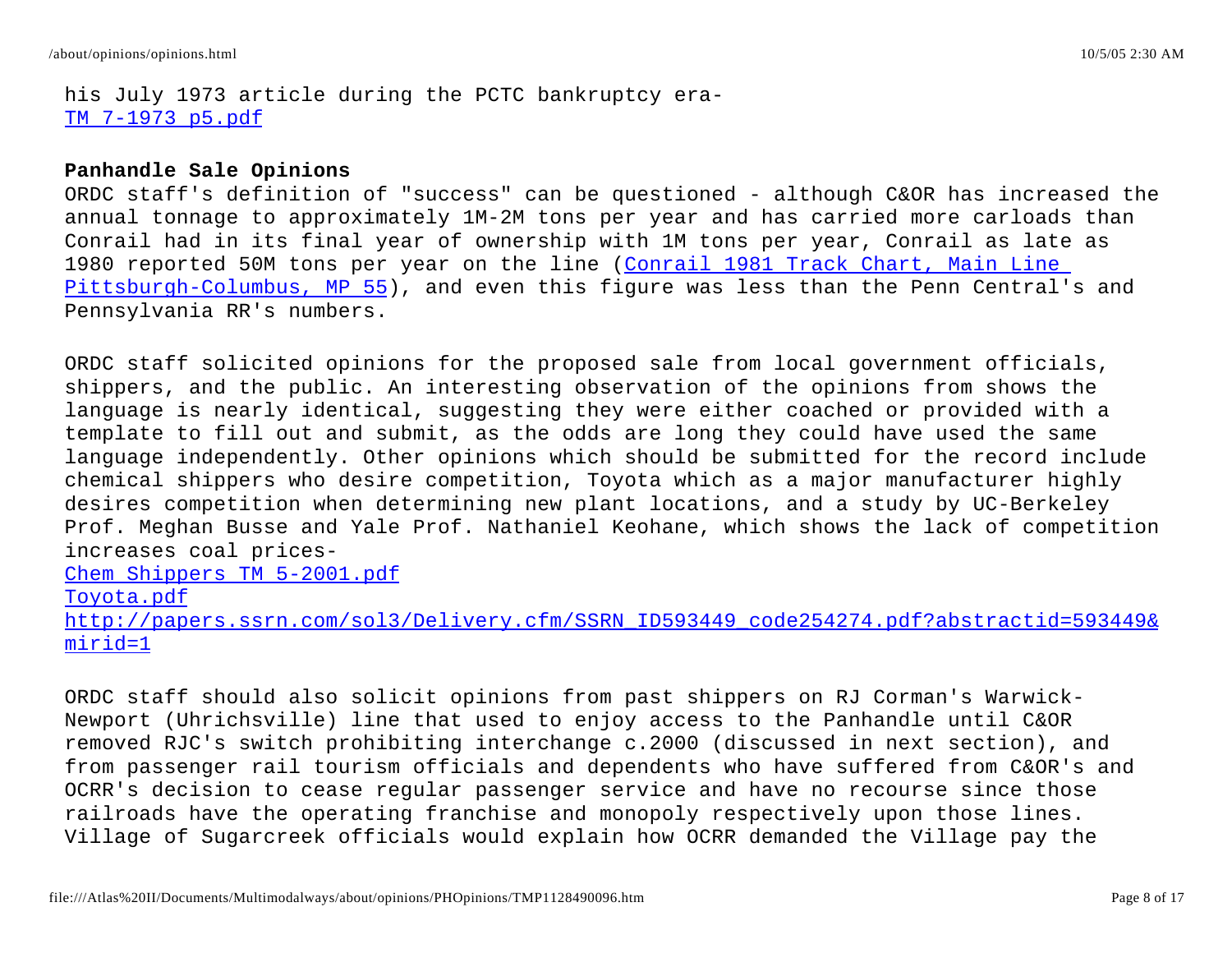railroad's increased liability costs, and when they balked OCRR discontinued passenger service and relocated its HQs to Coshocton.

#### **Intermodal Issues**

ODOT is facing the increasing price of oil which could nearly price highway out and provision out of the transportation market. ODOT had commissioned a traffic study by Cambridge Systematics which projected a doubling of traffic in/through the state in the next decade-

Freight Impacts: <u>http://www.dot.state.oh.us/planning/Freight/FreightImpacts.htm</u>

ODOT Director Gordon Proctor in two public speeches had not embraced rail or telecommunications to help solve transportation problems, nor has ODOT fully recognized the role of railroads' network rationalizations in contributing to the overall problem. Yet ODOT is investigating a \$300M Super-4 highway between Cadiz-Newcomerstown though the hills of southern Tuscarawas County to expedite the Pittsburgh-Columbus route and serve as a relief for I-70. \$300M would more than open up the Pittsburgh-Columbus Panhandle for intermodal use and solve ODOT's corridor problems.

Part of the Panhandle intermodal problem stems from USRA's proposed rationalization and out-of-routing of intermodal service away from the Panhandle corridor onto the Ft. Wayne corridor as shown in their map-USRA Intermodal Map printout/USRA Intermodal.pdf

During Conrail's proposed East Ohio Panhandle abandonment, their officials testified to the ICC they were not interested in intermodal service on the line, citing Gould Tunnel's close clearance, and I-70 and US-22/US-250/US-36/SR-16 as handling the truck traffic for them instead. By 1984 Conrail shifted those van trains from the Panhandle-TM 9-2005 p40-41.pdf

Yet Conrail petitioned the State of Pennsylvania and feds for financial assistance to increase clearances throughout the State, and Norfolk Southern (pending any hurricanerelated repeal of the transportation bill) was granted aid to improve clearances in the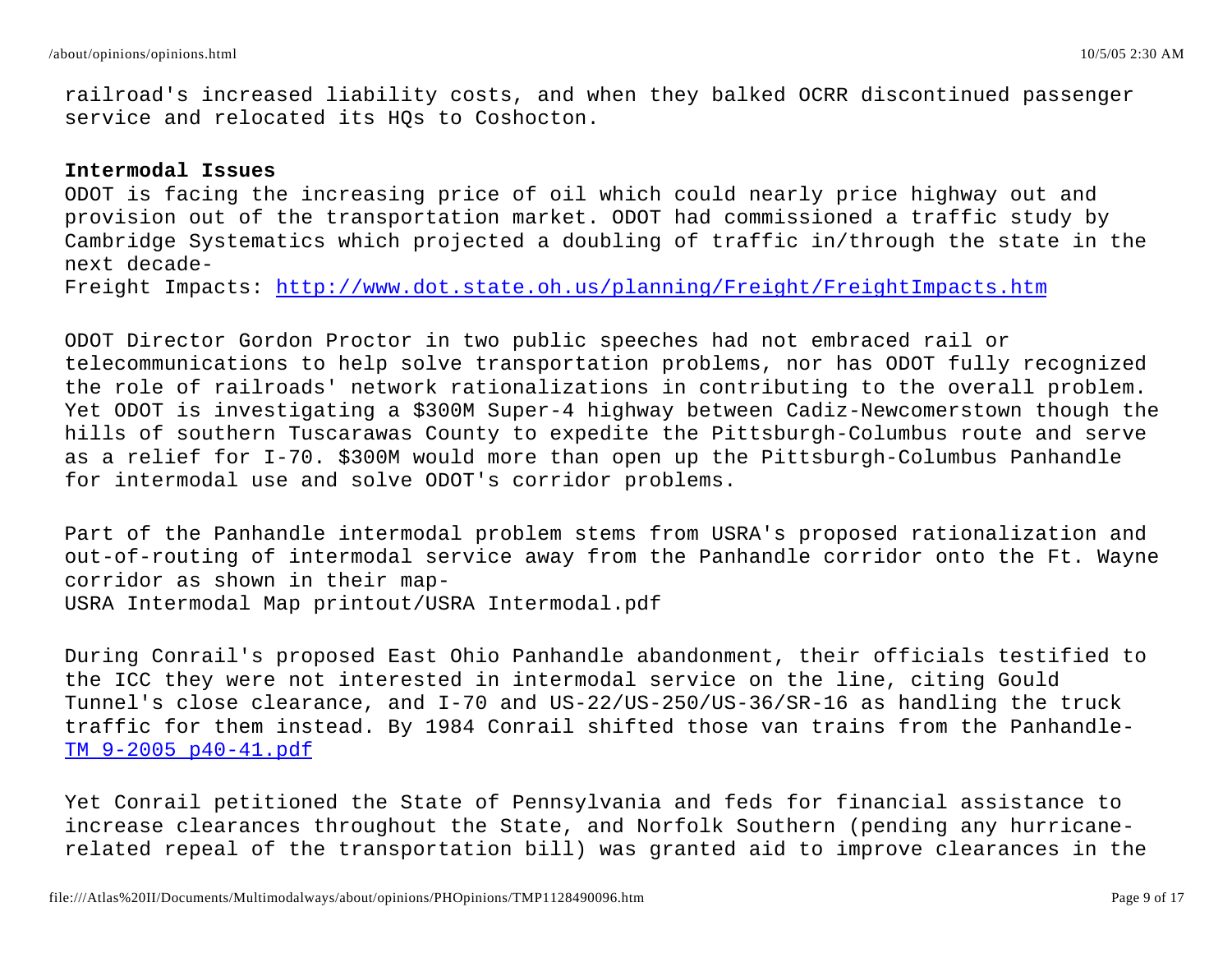States of Virginia, West Virginia, and Ohio for their Norfolk-Columbus intermodal route, even though the Columbus-East Coast route is the shortest and most direct.

ORDC has nonetheless pursued privatization particularly to C&OR. ORDC hired appraisers to value the line, and the first estimate came in at \$63M-ME Cos-ORDC 6-30-2004.pdf

Subsequent values depreciated to \$45M and \$24.2M-ORDC PH Appraisal 6-2004.pdf

ORDC then proposed to sell the tracks to C&OR for \$10M and lease the ROW for \$440K per year-

ORDC Sale Proposal.pdf

Although Caprail I purchased the line from CR for \$7.3M, Caprail I Panhandle Controller Benjamin Noble stated if the line were to be built from scratch today the costs would be \$250M. Other active rail lines are worth \$1M per mile according to Mr. Seney, a number verified by RJ Corman RR Co. officials who were liquidating rail lines in KY and attaining that value in scrap.

Appraisals should be used to compare the current ROW and infrastructure to prior appraisals to note any changes. An attempt to obtain an appraisal at the time of the Conrail-Caprail I conveyance is ongoing, though a Conrail track chart c.1992 was included with the ME appraisal. I have acquired a 1950 Pennsylvania RR track chart for the Panhandle, and a 1957-1967 Baltimore & Ohio RR track chart of the Columbus-Newark Division, both of which show their rail networks a few decades removed from their maximum extents-PRR 1950 Track Chart Pgh-Col.pdf B&O C-N Track Chart 1967.pdf

Missing from the ME appraisal during the Panhandle's C&OR assigned operation era are the new Carman Jct. interchange, C&OR's arbitrary removal of the Uhrich Jct. switch-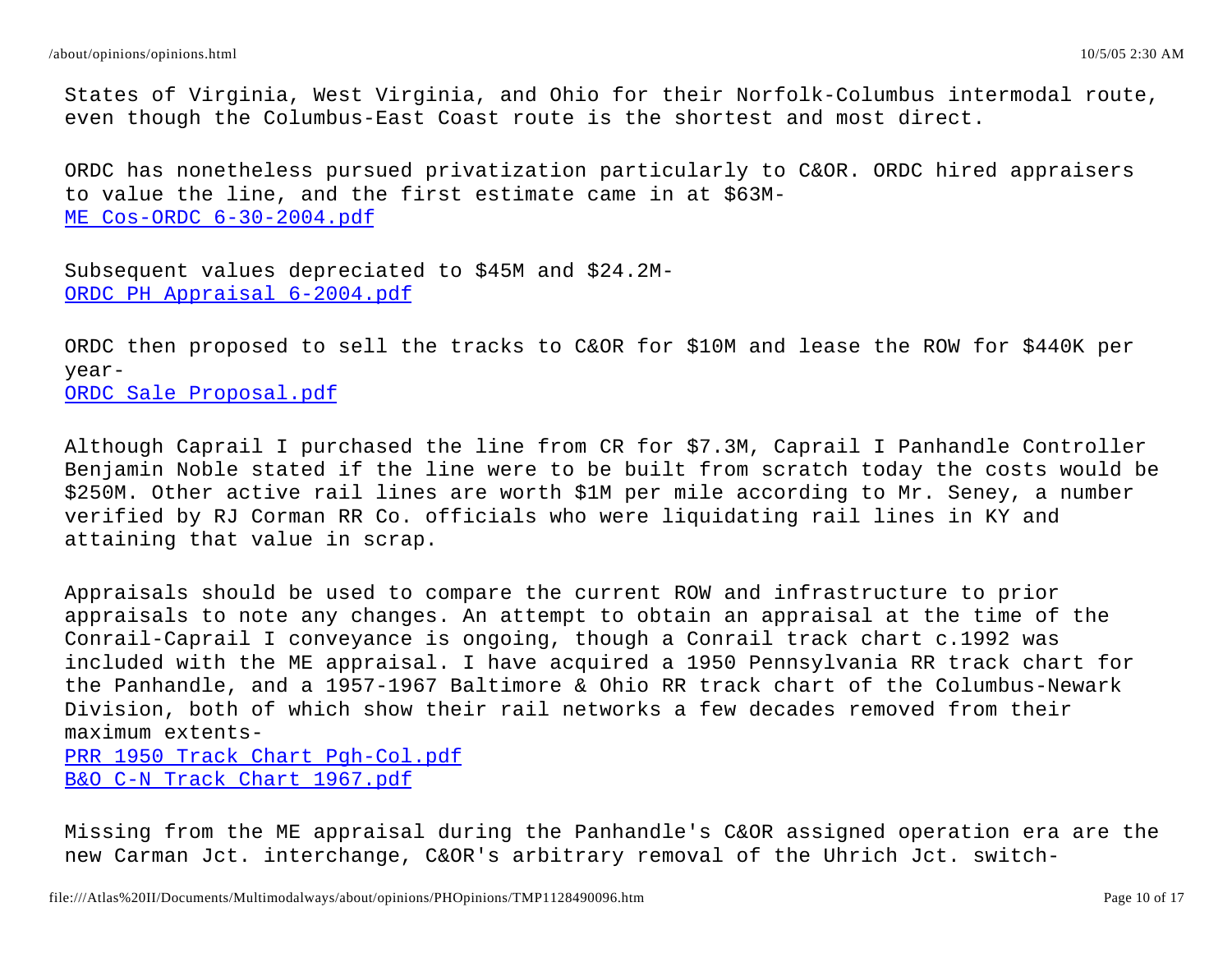# DiDonato-VanEpps 3-3-2000.pdf

(thus rendering the RJ Corman line susceptible to abandonment from Newport-New Philadelphia which Mr. Lou Janazzo and I managed to detect and avert in time), C&OR removing Dennison Yard ladder tracks for parking space for its locomotive Steam Festival thus rendering the yard a stub yard inhibiting expedited switching and car storage (specific whereabouts of the yard trackage are unknown, as are real and personal property tax savings to C&OR), and C&OR leasing Caprail I ROW to the Village of Dennsion for parking spaces-

Dennison adding parking spaces

# **Privatization Risks**

Further rationalization and potential abandonment of the Panhandle's ROW and infrastructure is possible as the Class II/III railroads are petitioning the US Surface Transportation Board for deregulated abandonment abilityhttp://www.stb.dot.gov/filings/all.nsf/6084f194b67ca1c4852567d9005751dc/ dc25888ae04f8b3585256d27005312fc?OpenDocument

Thus C&OR could scrap the line for a gain of \$155M. W&LE has bid \$30M for the line, and would scrap approximately 28 miles of its own main line that parallels the Panhandle between Gould-Jewett to gain approximately \$28M toward the sale and use the Panhandle instead. W&LE Railway, a new organization that purchased most of the original W&LE Railroad Co. lines from their successor Norfolk Southern, after the purchase became financially distressed and blackmailed ODOT into conditional funding else it would liquidate a key main line segment, has also signed the STB abandonment petitionhttp://www.stb.dot.gov/decisions/readingroom.nsf/51d7c65c6f78e79385256541007f0580/ 12b5ad1e0b34c8cf85256d7c004b464e?OpenDocument

W&LE could scrap the Panhandle and preserve its own main line for a gain of \$161M - \$30M  $= $131M.$ 

Once the rail line is privatized there is little to stop it from being conveyed to an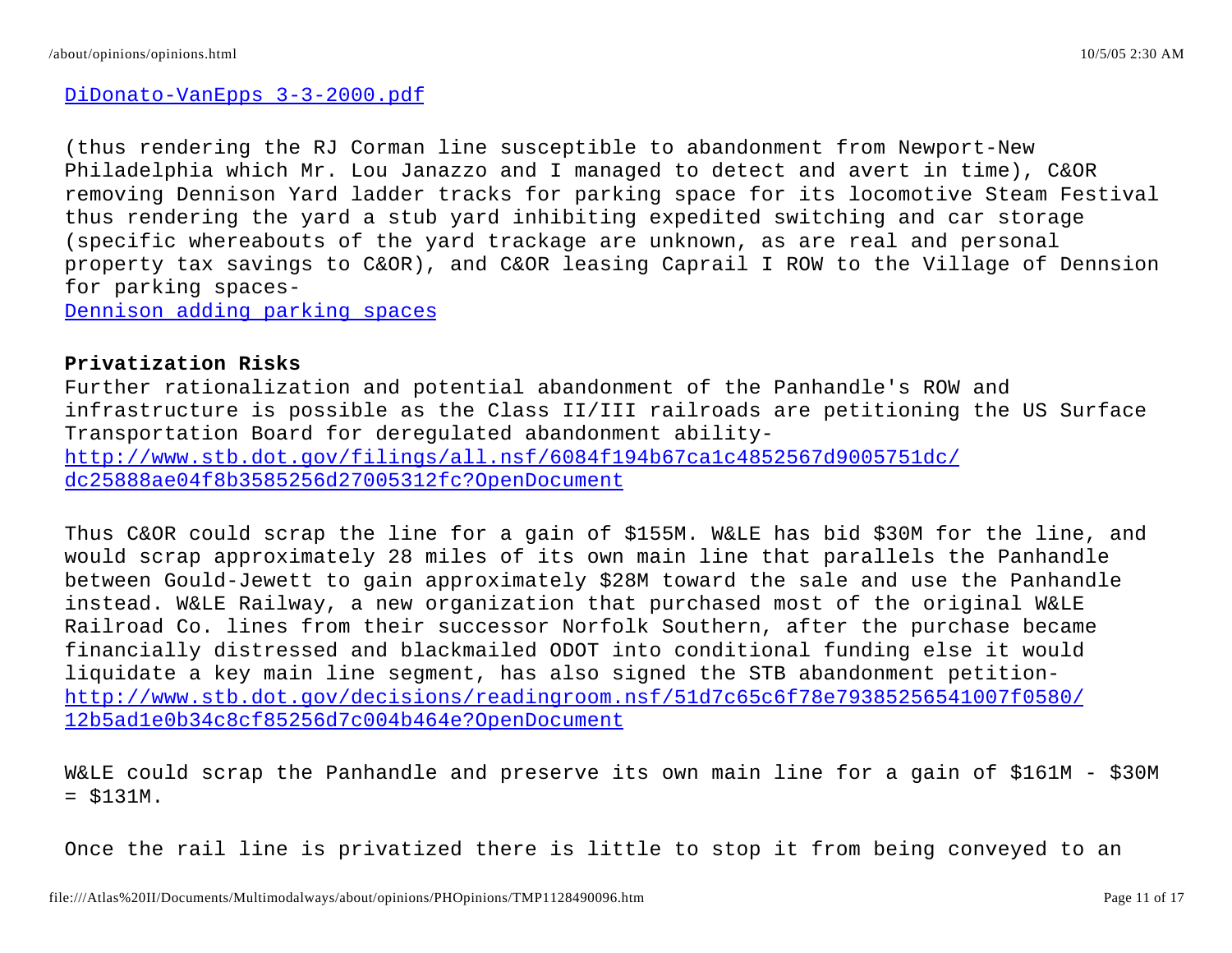international concern or sovereign country. Recall the sale of the Pittsburgh & Lake Erie Rwy. to Canadian National Rwy., telecommunication wholesaler Global Crossing to a company controlled by Singapore, and Tyco's underseas fiber optic line unit to a company controlled by India. A Canadian oil was just conveyed to a Chinese company. What if W&LE obtained the Panhandle, sold itself to CN, which then courted itself to a foreign country? The US ROW might be beyond our control should the acquiring country appeal to the WTO over "unfair trade practices". Thus keeping the ROW and infrastructure "nationalized" should be an utmost priority for our defense, homeland security, and the US economy.

ORDC staff maintains it could add and maintain reversionary clauses to a sale. Regardless of the Attorney General's reversionary clause opinion, the US Supreme Court has ruled in the telecommunication industry that telecommunication carriers' networks are private property, which overturned the 1996 Telecommunications Act's forced open access policy on private networks. Thus once the rail lines are privatized, the new owner may use the same strategy telecomm carriers used- claim hardships vs. the FCC over forced sharing, sue in court, win their case, then restrict, prohibit or significantly raise third party access costs.

BNSF could easily appeal the settlement of their Panhandle-like situation in South Dakota using the telecomm cases-Pages from TM 8-2005.pdf

Other risks for privatization to a sole private owner include potential mismanagement by a railroad resulting in government agency oversight-658-381.pdf 065-675.pdf

and arbitrary rationalizations requiring government involvement to correct-Mill Twp 3-04 4-20-2004.pdf

CSX has engaged in many of the same rationalizations and abandonments of its rail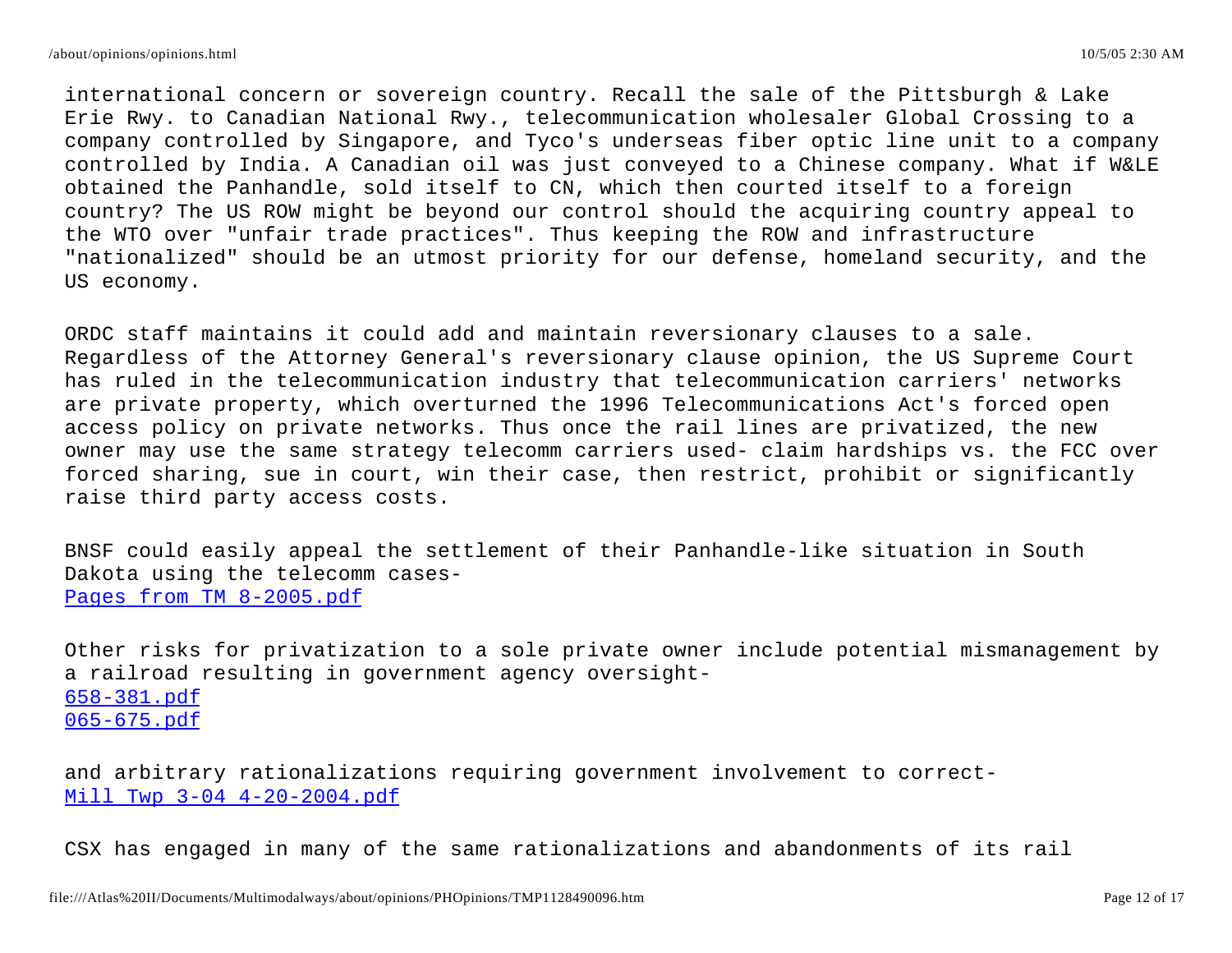network that PCTC and Conrail had engaged in. They used to wholesale abandon and liquidate unwanted rail lines, but then started selling and leasing-to-own them to Class II & III carriers. Now CSX is net leasing them to Class II & III carriers, assigning all responsibilities to the lessees including having their property taxes and liability paid for them. C&OR is one such lessee for CSX's Byesville-Newark and Mt. Vernon-Newark line. Will C&OR, which originally was unable to purchase the Panhandle outright from CR due to its credit unworthiness necessitating ORDC's backing, rely upon further local or state subsidization for the Panhandle once privatized, which may end up cross-subsidizing their CSX lease?- Connor-Smith 5-17-1989.pdf

## **Other Concerns**

Governor Taft's Office has supported privatization of the Panhandle, and has dismissed certain opposition as mere support of the existing trail in the Coshocton-Newark area. Mr. Gilbert Reese, primary supporter of the trail, is on record as saying the current trail is railbanked and could revert to a second main line track should the need occur. Additional adjacent ROW could always be obtained by a government authority as a public way for a maintenance road which could double as a trail when not being used for railroad service. Thus the trail-only use of the ROW argument is invalid.

The Columbus & Ohio River RR Co. has during its tenure of assigned Panhandle Rail Line operator misrepresented itself as Caprail and/or the true owners of the Panhandle. In correspondence to former state Sen. Gregory DiDonato regarding a building preserve, C&OR officials claimed they were Caprail I-DiDonato 2-24-2000.pdf

In a gas/oil pooling agreement along the Panhandle in Tuscarawas Co., C&OR stated it is the "successor-in-interest" to the (sic) Penn Central Railroad Co.- 1037-133.pdf

#### **Recommendations**

ORDC advocates the Ohio Hub Freight and Passenger Plan as a means to increase capacity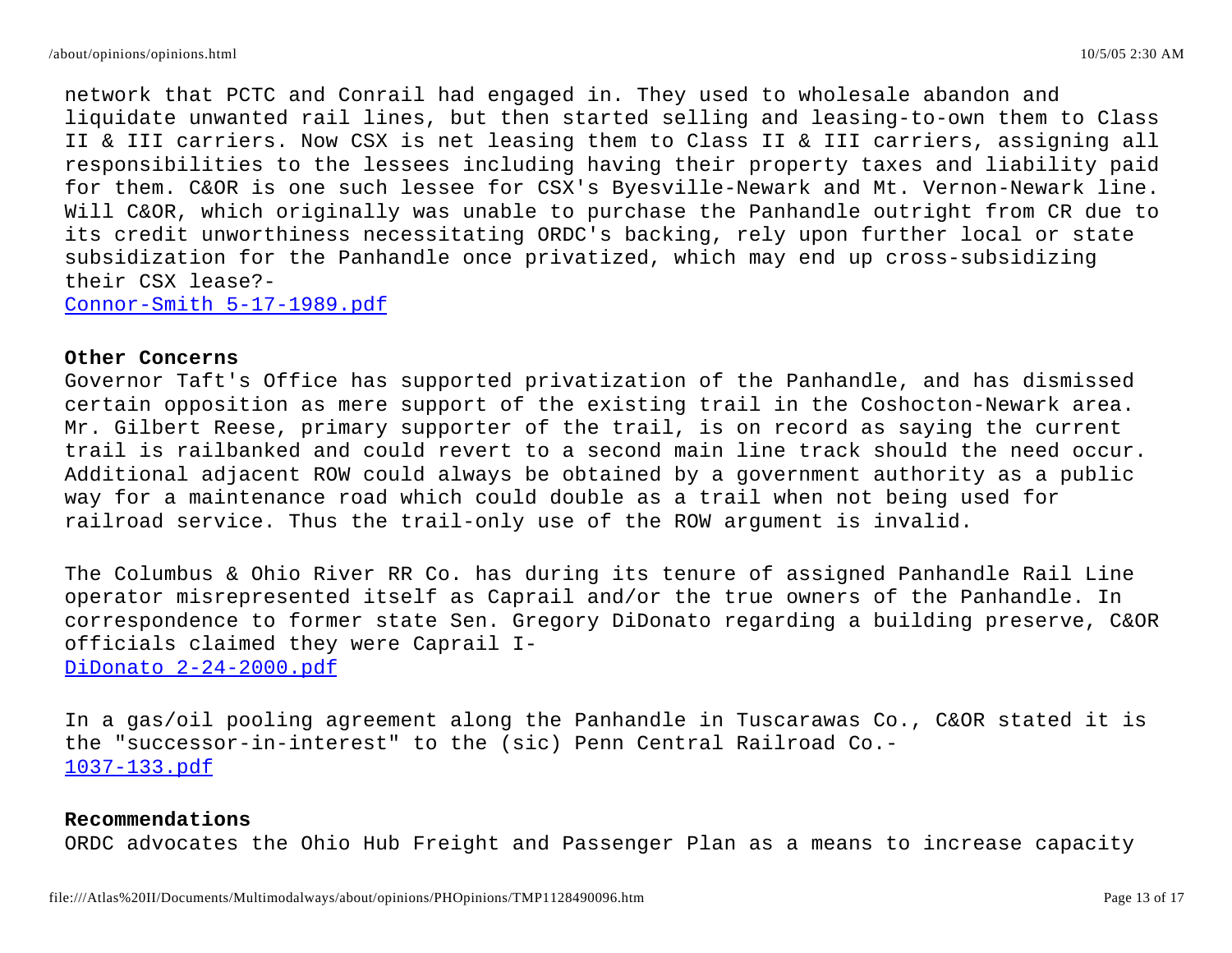on existing rail lines, and to restore lost rail passenger service. I am in favor of both capacity and rail passenger restoration, but must oppose the Hub plan due to its proposed business model and failure to address other corridors as optimal solutions to the problems.

As mentioned previously, the Pennsylvania RR, New York Central RR, Penn Central, and Conrail all engaged in rationalization of their rail networks. NYC in particular downgraded its Buffalo-Cleveland-Chicago main line from 4+ tracks to 2-3 tracks. Conrail rationalized the NYC-Youngstown-Cleveland/Chicago Erie Lackawanna and former Buffalo-Detroit via Ontario and consolidated those lines' traffic onto its Buffalo-Cleveland-Chicago main line. In addition to PRR's Panhandle and Ft. Wayne lines traffic being consolidated onto the Pittsburgh-Cleveland line, CSX abandoned its Pittsburgh-Wheeling-Columbus "Panhandle", expecting Conrail to take that traffic prior to the Panhandle's rationalization.

So while restoring tracks to the Buffalo-Cleveland-Chicago and Pittsburgh-Cleveland main lines would help capacity, the out-of-routing of traffic is not relieved. ORDC should analyze restoring the rationalized routes, which will re-create more direct routing and naturally reduce traffic loads on the formerly consolidated routes. As the Howland Group's RAPID proposal reportedly suggests, the Pittsburgh-Weirton segment should be restored to re-connect Philadelphia-Pittsburgh-Columbus again, which including Columbus-Cincinnati would also connect Cincinnati back to the East Coast as the shortest route to NYC once again-

PRR Growth.pdf

The rationalized Youngstown-Cleveland ex-Erie Lackawanna line should be restored to restore the very efficient NYC-Youngstown-Cleveland route to reduce I-80 traffic. And the old Pennsylvania RR lines from Columbus-Bradford-Indianapolis and Bradford-Chicago need restored to compete against I-70's increasing truck traffic.

The Pittsburgh-St. Louis Panhandle restoration would create a badly needed bypass of Chicago for both freight and passenger service. Where the various high speed passenger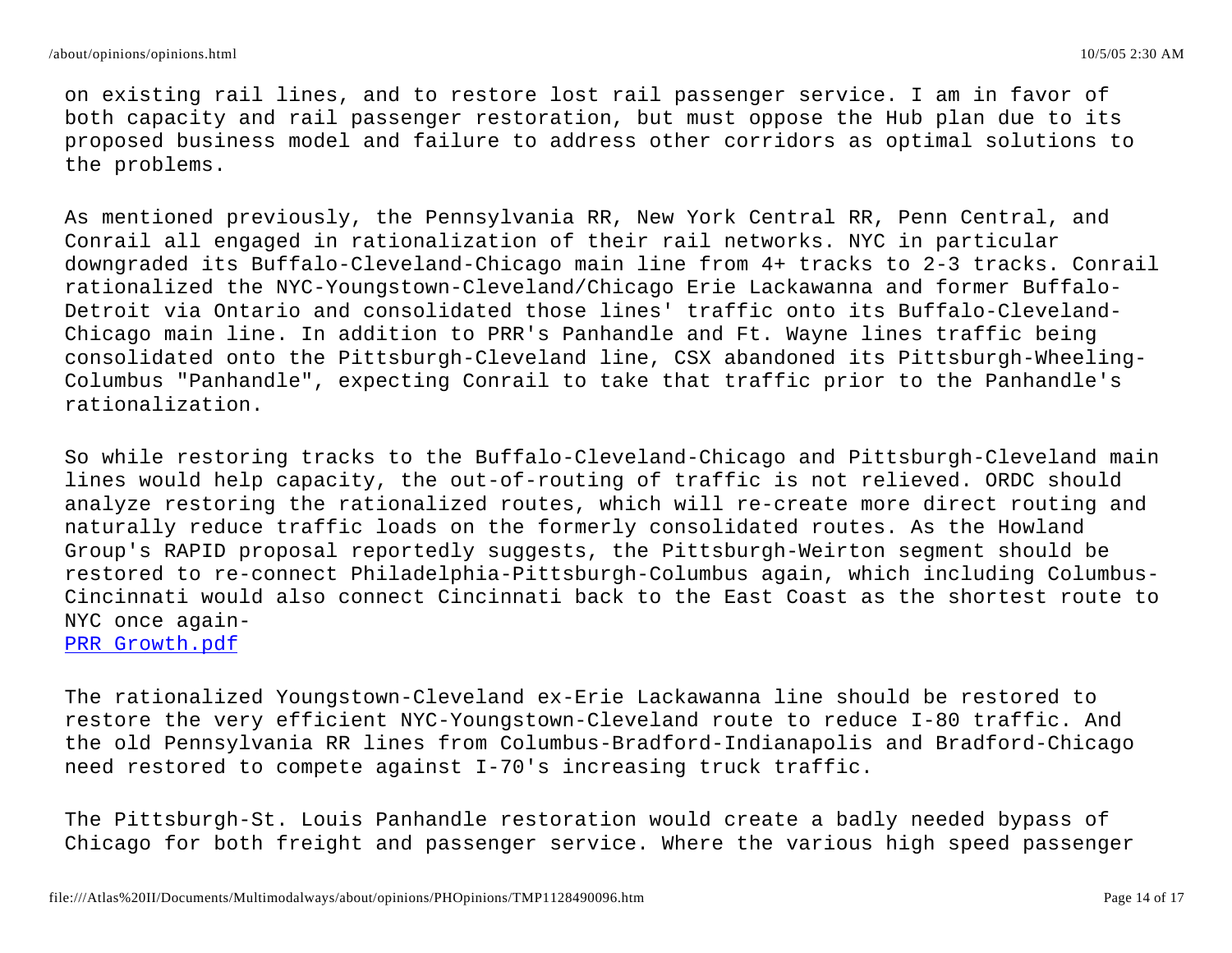rail proposals fail are they out-of-route all traffic to Chicago. A traveler at Pittsburgh who wants to go to St. Louis is not going to go to Cleveland and Chicago en route increasing time and cost - they will instead drive I-70. Thus the Panhandle restoration and passenger service use is critical for passenger rail service success.

CSX's new "One Plan" business plan for its remaining railroad operations consolidates large shippers with unit trains onto fewer main lines, and gradually squeezes small shippers off the rest of their lines. This negatively affects rural socioeconomies by further removing them from main line expedited rail access. Because of their rationalizations, we now have the problem with HazMat shipments being forced to go through major metropolitan areas since those are the only remaining main lines. CSX and the others in their quest to consolidate traffic and lines have unwittingly concentrated HazMat shipments too taking the risk there will be no problems. If the rationalized lines were restored, those chemical shipments could be more directly routed, spread out, and with fewer tank cars per train thereby reducing the risk and volume of product being in any one area at one time. This appears to be a better solution instead of banning shipments through metro areas, particularly in this post 9-11 homeland security era.

The Hub Plan proposes state-operated rail passenger service akin to California's and other states' models. Such models have been under attack by Wendell Cox, The Buckeye Institute, taxpayers associations, etc. Yet passenger rail service is highly desired as indicated by Ohio State University's and other surveys. The state is assumed to stay out of freight rail service. Private freight rail carriers balk at providing rail passenger service that they used to carry for liability and other reasons now. An industry reorganization based upon the Ohio Turnpike Commission business and governance model can achieve freight and passenger goals. Note the Ohio Turnpike carries both freight and passengers (private cars, common carrier buses [i.e., Greyhound], and for-hire charter buses) on the same equal open access ROW and infrastructure. The state does not engage in competition with the common carriers and for-hire charter carriers. While the Buffalo-Cleveland-Chicago and Pittsburgh-Cleveland lines are privately owned, a majority of the Pittsburgh-Columbus Panhandle is public, and could serve as a test site for open access freight and passenger service. Better success would be achieved should passenger service be seamless between the East Coast-St. Louis. If the model works, Wall St.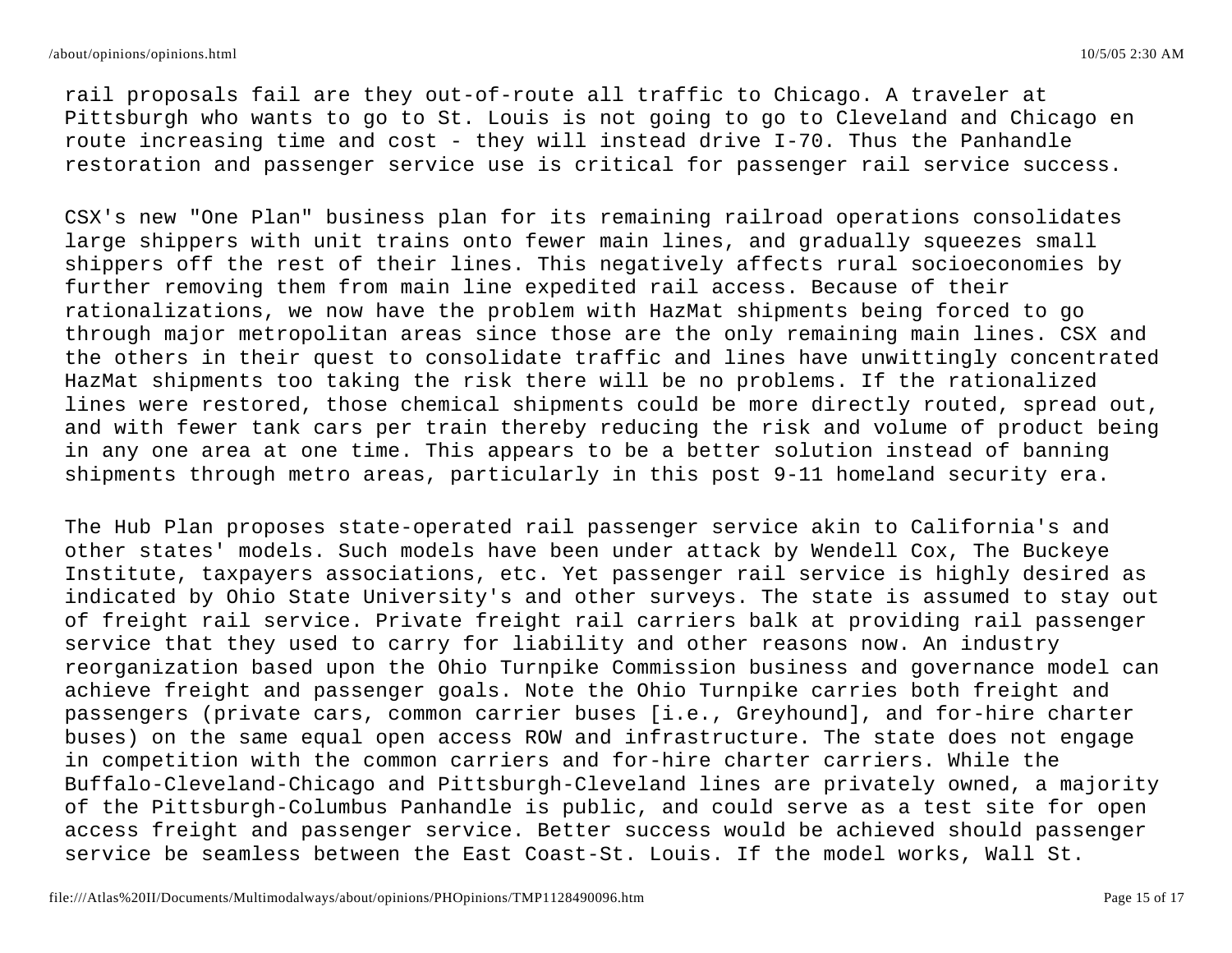investors might take notice and recommend to rail industry analysts that an industry restructuring could improve their return on investments.

The Hub Plan's financing relies largely upon federal funds. But as the hurricane damages mount, the feds may be forced to repeal much less reduce future funding for such projects, including Chicago's CREATE program-CB 8-8-2005.pdf

The proposed Norfolk-Columbus clearance project may be up in the air now too. A dedicated funding model is needed to ensure adequate funding for construction, administration, and maintenance so critical to optimal rail operation. Once again the Ohio Turnpike Commission seems to be the model to emulate. The Turnpike was constructed with revenue bonds, with almost zero subsidy from the state and federal government. Those bonds have been retired, and now the Turnpike is pursuing capacity upgrades and capital reconstruction. OTC gains revenue based upon access and tons per mile use tolls, and some from ancillary activities. The same model could be used for rail, as inherently rail networks are highly meterable and monitorable. OTC is self-insured, property tax free, and being demonopolized is relieved of PUCO monopoly common carrier regulation. OTC is thus investment grade, with a AA rating that was considered one of the highest rated turnpikes in the world.

Billions upon billions of dollars in venture capital funding are willing to be invested by venture capitalists for infrastructure projects, but they only invest VC in private sector projects, which with the poor returns on investments they are loath to do. I posed to one VC if he would consider investing instead in revenue bonds for public infrastructure projects, to improve the ROWs and infrastructures while receiving taxfree interest in a relatively safe investment. As the infrastructure is improved, his other private ventures would drastically benefit and be able to become VC investment grade after they have the distribution tools to better operate and compete. He said his company would have to change its charter to be able to invest in revenue bonds in addition to VC, but the idea was intriguing. Thus I believe significant private sector investment in revenue bonds can be secured with an optimal business and governance model